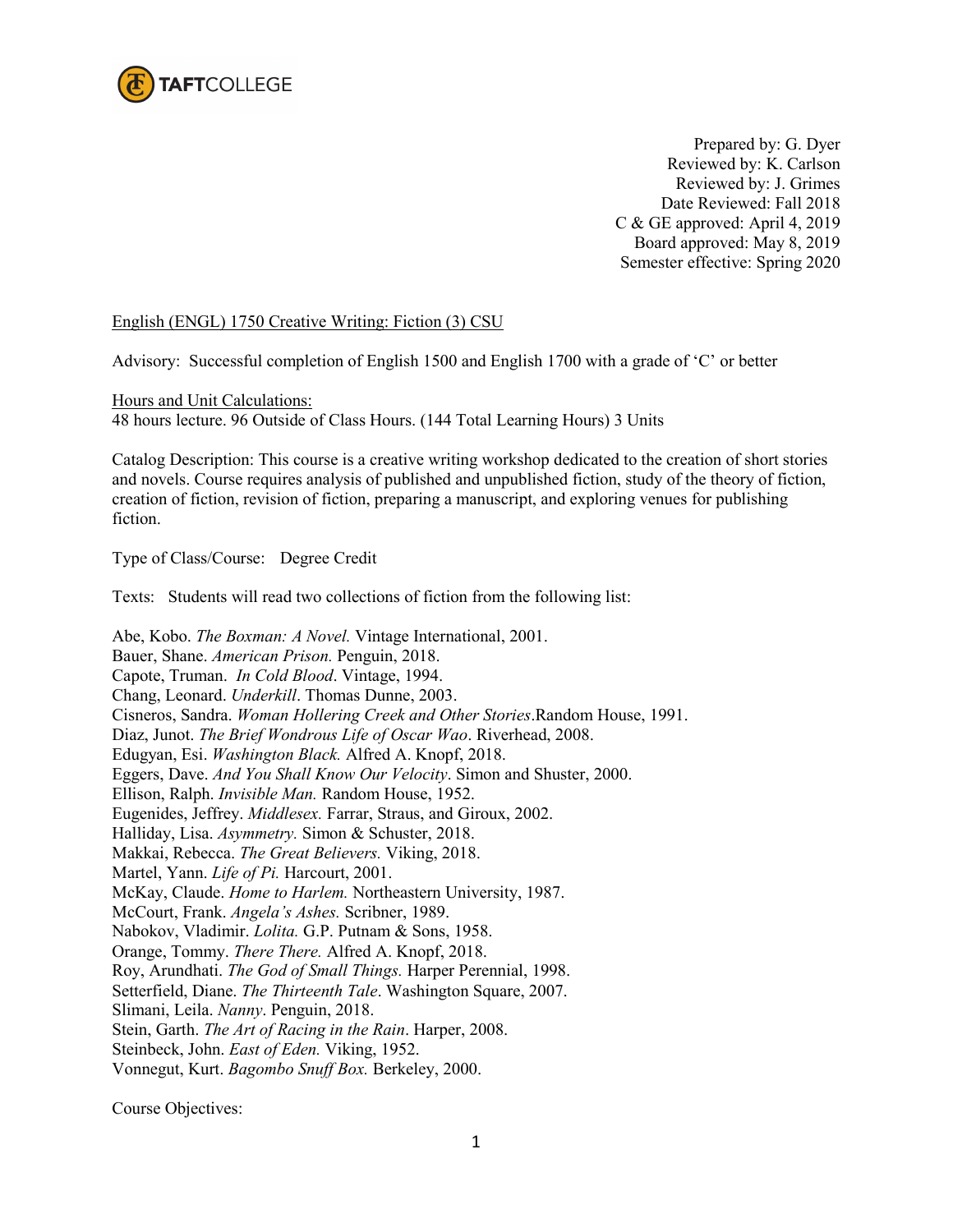

By the end of the course, a successful student will be able to:

- 1. Create original fiction,
- 2. Use elements of fiction including conflict, characterization, suspense, narration, description, and dialog,
- 3. Perform formal analysis of fiction,
- 4. Interpret content of fiction,
- 5. Relate fiction to its cultural context,
- 6. Criticize fiction,
- 7. Synthesize criticism of one's own fiction,
- 8. Revise fiction,
- 9. Prepare a manuscript of fiction,
- 10. Research places of publication for fiction, and
- 11. Be part of a community of writers.

Course Scope and Content:

- Unit I Theory of Fiction
	- A. Narrative arc
	- B. Conflict<br>C. Suspense
	- Suspense
	- D. Plot
	- E. Subplot
	- F. Pacing
	- G. Flashback/Flashforward
	- H. Backstory
	- I. Characterization
	- J. Foils
	- K. Symbolism
	- L. Deus ex machina
	- M. Point of view
	- N. Shifting point of view
	- O. Description
	- P. Dialog
	- Q. Action
	- R. Voice
	- S. Theme & motif

## Unit II Elements of Craft

- A. Style
- B. Parallelism
- C. Diction
- D. Figurative language
- E. Alliteration, consonance, assonance
- Unit III Writing Process
	- A. Sources of composition
	- B. Drafting
	- C. Revision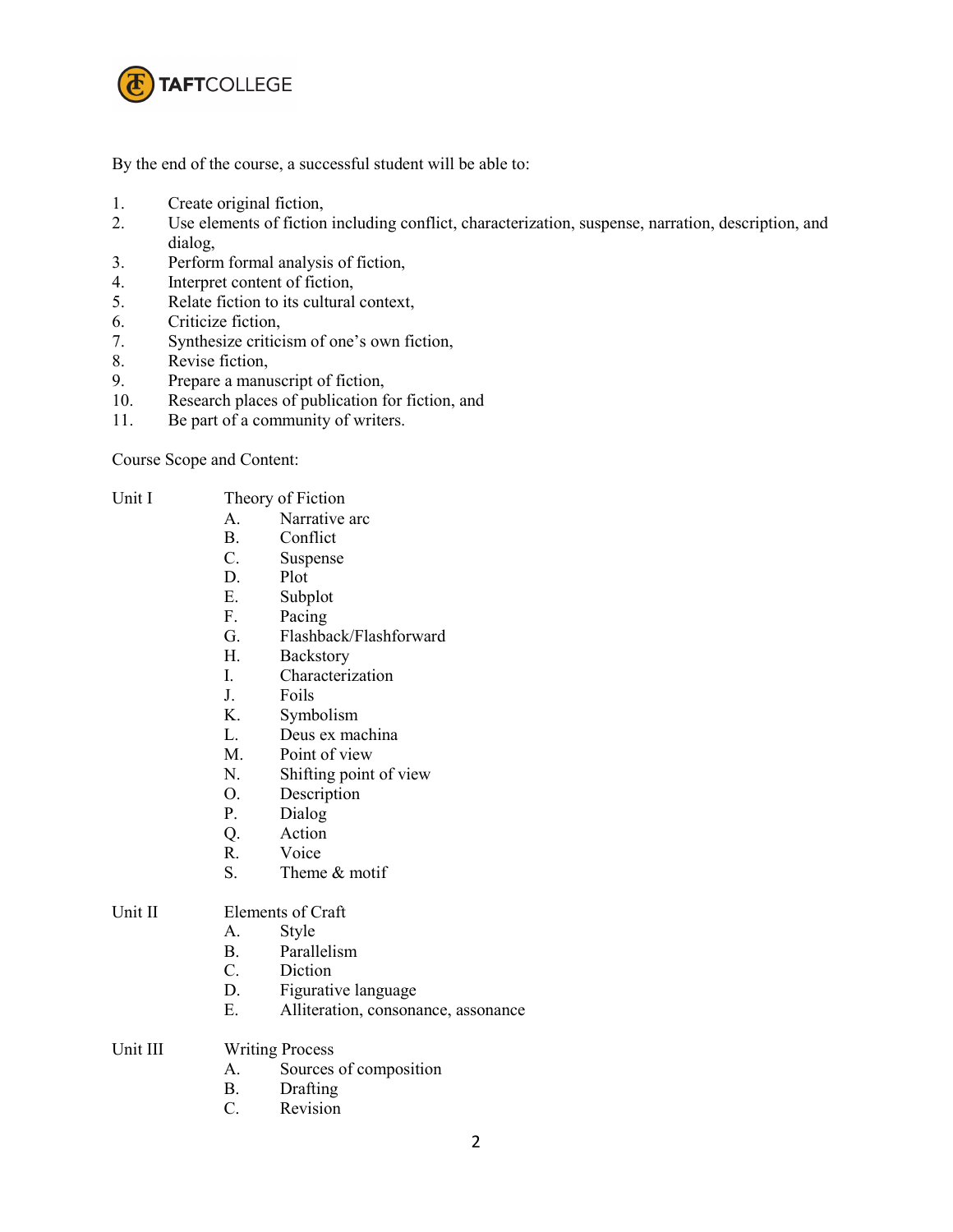

D. Editing

Unit IV Criticism

- A. Interpretation of content
- B. Analysis of form
- C. Evaluation of aesthetics
- D. Relationship between text and audience
- E. Text in cultural context
- F. Synthesizing criticism for revision

## Unit V Publication

- A. Researching publication venues
- B. The literary magazine
- C. Small press manuscript contests
- D. Self-publishing
- E. Cover letter
- F. Query letter
- G. Manuscript format
- H. Simultaneous submission policies
- I. Literary agents
- J. Online submissions managers

Learning Activities Required Outside of Class:

The students in this class will spend a minimum of 6 hours per week outside of the regular class time doing the following:

- 1. Completing required reading,
- 2. Analyzing and imitating published fiction writers,
- 3. Writing stories,
- 4. Writing critiques of classmates' submissions,
- 5. Preparing a manuscript,
- 6. Observing or participating in an activity related to course content, and
- 7. Researching venues for publication.

## Methods of Instruction:

- 1. Class meeting will involve brief lecture, discussion and extended group critique,
- 2. Student selected examples of published works will be discussed for the purpose of demonstrating techniques and establishing standards of evaluation,
- 3. Student writings will be submitted and distributed the week before submission,
- 4. Frequent revision will be required.
- 5. Assignments concerning the theory of fiction will be given, and the experiences of professional writers will be considered,
- 6. Frequent student-instructor conferences via an online discussion group will be conducted
- 7. Guided exploration of literary magazines, websites, and other possible venues for students to submit their work for publication

Methods of Evaluation: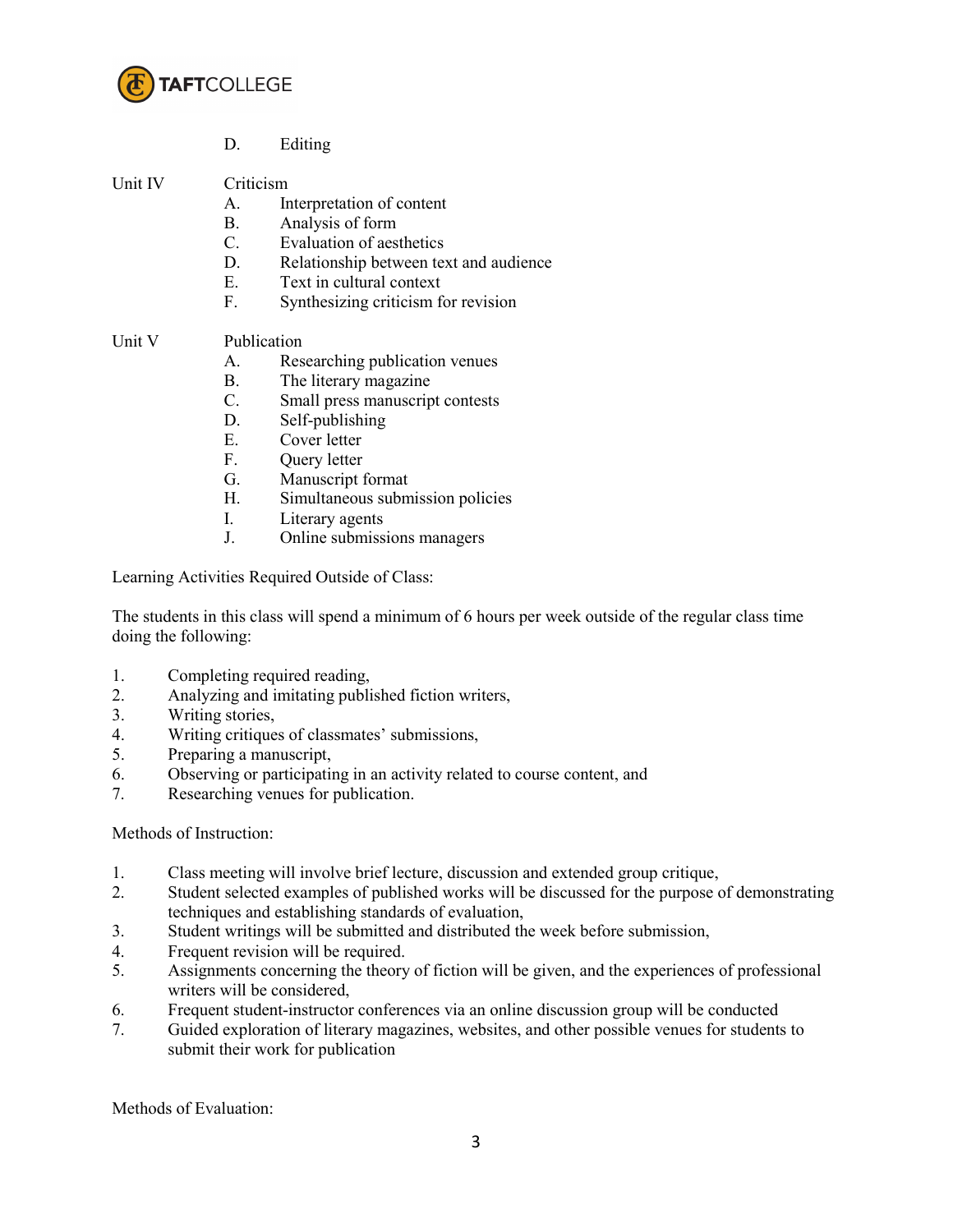

- 1. Substantial writing assignments, including:
	- a. Weekly submissions,
	- b. Imitation and analysis of published authors,
	- c. Presentation on selected readings,
	- d. Written and verbal critique of classmates submissions, and
	- e. Submission for publication assignment, delineating a publication's submission policy and including a cover letter and prospective submission by the student.
- 2. A final project, including:
	- a. A ten page collection of individual work, demonstrating revision, in chapbook form

Supplemental Data:

| TOP Code:                    | 150700: Creative Writing                                             |
|------------------------------|----------------------------------------------------------------------|
| <b>SAM Priority Code:</b>    | E: Non-Occupational                                                  |
| <b>Distance Education:</b>   | Online; Offline                                                      |
| Funding Agency:              | Y: Not Applicable(funds not used)                                    |
| Program Status:              | 1: Program Applicable                                                |
| Noncredit Category:          | Y: Not Applicable, Credit Course                                     |
| <b>Special Class Status:</b> | N: Course is not a special class                                     |
| <b>Basic Skills Status:</b>  | N: Course is not a basic skills course                               |
| Prior to College Level:      | Y: Not applicable                                                    |
| Cooperative Work Experience: | N: Is not part of a cooperative work experience education<br>program |
| Eligible for Credit by Exam: | NO                                                                   |
| Eligible for Pass/No Pass:   | NO                                                                   |